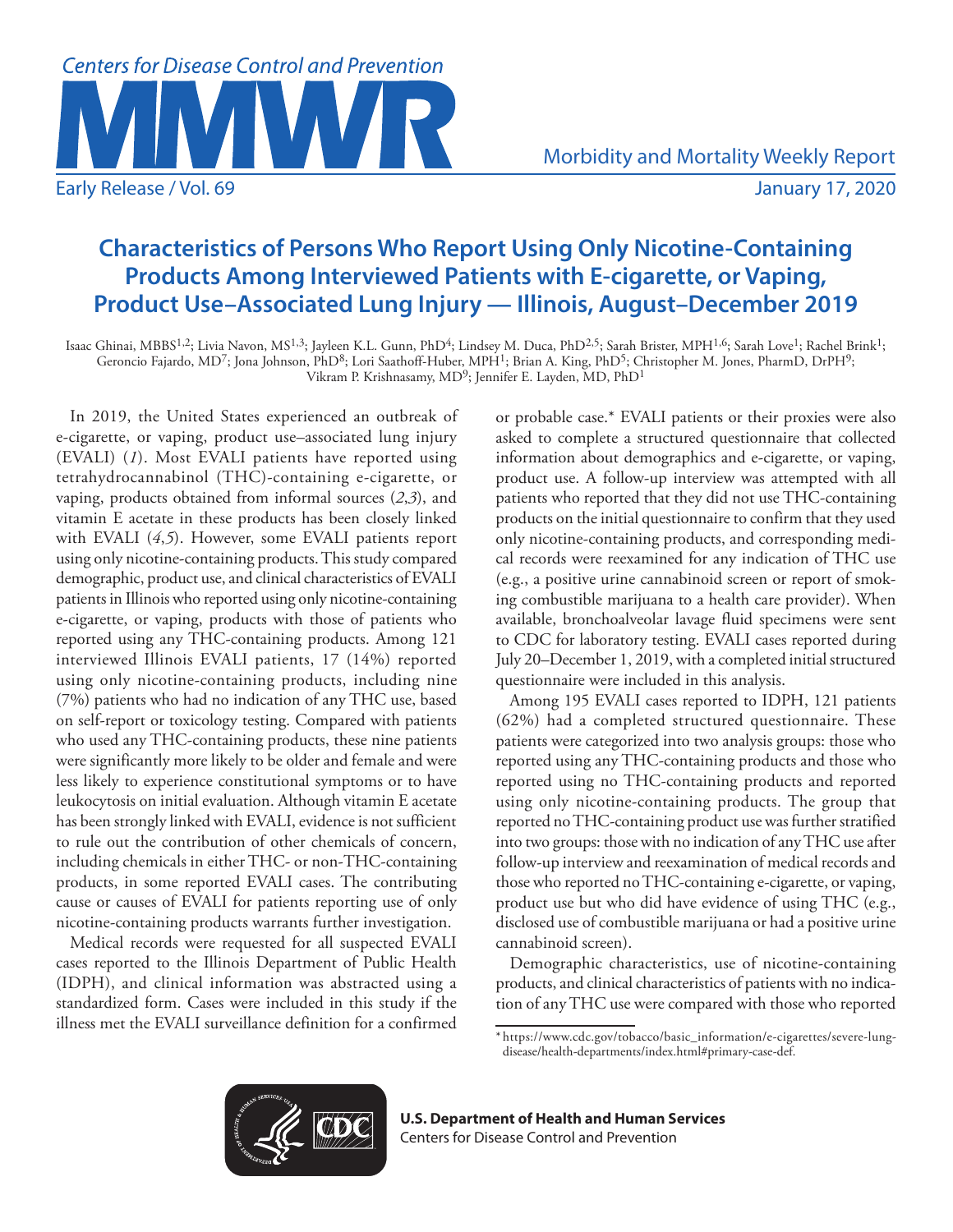#### **Summary**

## What is already known about this topic?

Most patients with e-cigarette, or vaping, product use–associated lung injury (EVALI) report using tetrahydrocannabinol (THC)-containing products. However, some report using only nicotine-containing products.

## What is added by this report?

Among 121 interviewed Illinois EVALI patients, nine who reported using only nicotine-containing products and had no indication of any THC use were more likely to be older, female, and less likely to experience constitutional symptoms or leukocytosis than were patients who used THC-containing products.

#### What are the implications for public health practice?

Although vitamin E acetate has been strongly linked with EVALI, evidence is not sufficient to rule out the contribution of other chemicals of concern, including chemicals in either THC- or non-THC-containing products, in some reported EVALI cases.

any THC-containing product use. To allow replication analyses by other health departments, where access to the follow-up interviews or medical records necessary to define the subgroups compared here might not be available, patients who reported using no THC-containing products (whether or not they had subsequent indication of any THC use) were also compared with those patients who reported using THC-containing products. Differences were assessed using Pearson's chi-squared test or Fisher's exact test for cells with <5 observations. The Wilcoxon rank sum test was used to compare medians. P-values <0.05 were considered statistically significant. Analyses were conducted using SAS (version 9.4; SAS Institute).

Initially, 19 (16%) of 121 interviewed Illinois EVALI patients reported using only nicotine-containing products (Figure), nine of whom participated in a follow-up interview; at that time, two patients (both aged <18 years) disclosed that they used products likely to have contained THC. Both patients completed the initial questionnaire with parents present, whereas follow-up interviews were conducted privately (with parental consent). Thus, overall, 104 patients (86%) reported using any THC-containing products, and 17 (14%) reported using only nicotine-containing products. Six of the 17 patients who reported using only nicotine-containing products also reported smoking combustible marijuana, and two other patients had positive urine cannabinoid screens and reported combustible marijuana use to their health care providers; bronchoalveolar lavage fluid from one of these patients was available for testing, and both THC and vitamin E acetate were detected in the fluid. Thus, nine of 121 patients (7%) had no indication of any THC use and constituted the analysis subgroup; three of these patients underwent urine cannabinoid screening and all were negative.

Among 104 patients who reported using any THCcontaining products, 46 (44%) were classified as having confirmed EVALI, compared with two of 17 patients (12%) who reported using only nicotine-containing products, and none of nine patients with no indication of any THC use  $(p = 0.01$  for both) (Table 1). For the most part, these nine patients did not meet the minimum criteria for negative infectious disease testing to be classified as a confirmed case, in some instances because infection was not considered in the differential diagnosis. Compared with patients who reported using any THC-containing products, patients with no indication of any THC use were more likely to be female (78% versus 25%; p<0.01) and aged  $\geq 45$  years (33% versus 2%, p<0.01). There were no statistically significant differences in the frequency of use of nicotine-containing products, number of nicotine-containing products used, or source of the nicotinecontaining products.

At initial hospital evaluation, patients with no indication of any THC use were less likely than were patients who reported using any THC-containing products to experience constitutional symptoms (56% versus 96%; p<0.01), have an initial leukocytosis (38% versus 91%; p<0.01), or to have presented to an outpatient provider or emergency department before hospitalization (25% versus 80%; p<0.05) (Table 2). There were no statistically significant differences between patients with no indication of any THC use and those who reported using any THC-containing product in initial vital signs, other initial laboratory results, admission to an intensive care unit, or severe outcome (defined as death or respiratory failure requiring endotracheal intubation and mechanical ventilation).

## **Discussion**

Among the 121 EVALI patients included in this analysis, nine (7%) reported using only nicotine-containing e-cigarette, or vaping, products and had no indication of any THC use. EVALI patients who had no indication of any THC use were more likely to be older and female and less likely to have constitutional symptoms and an initial leukocytosis and to have seen an outpatient provider before hospitalization. Vitamin E acetate has been strongly linked to the EVALI outbreak (*4*); however, before the current EVALI outbreak, there have been case reports of lung injury associated with nicotine-containing e-cigarette, or vaping, product use (*6*,*7*). Along with a longstanding baseline rate of emergency department visits from e-cigarette, or vaping, product use identified from syndromic surveillance (*8*), these findings suggest that some EVALI cases might be associated with the use of nicotinecontaining products. Given the different demographics, clinical presentations, and the lack of any indication of exposure to THC-containing products, the contributing cause or causes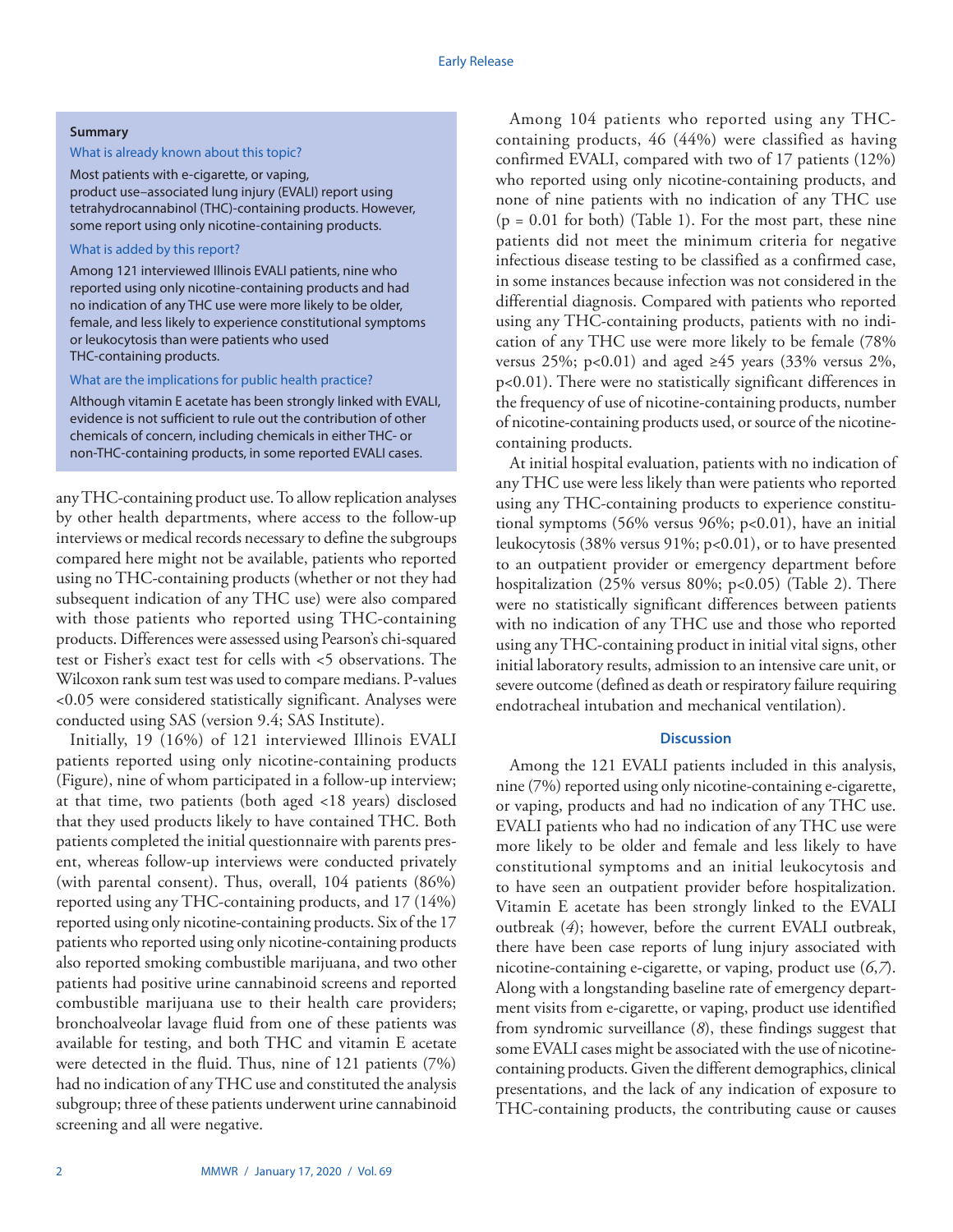### Early Release



**FIGURE. Categorization of patients with confirmed and probable e-cigarette, or vaping, product use–associated lung injury (EVALI), by tetrahydrocannabinol (THC)-containing product use — Illinois, July–December 2019**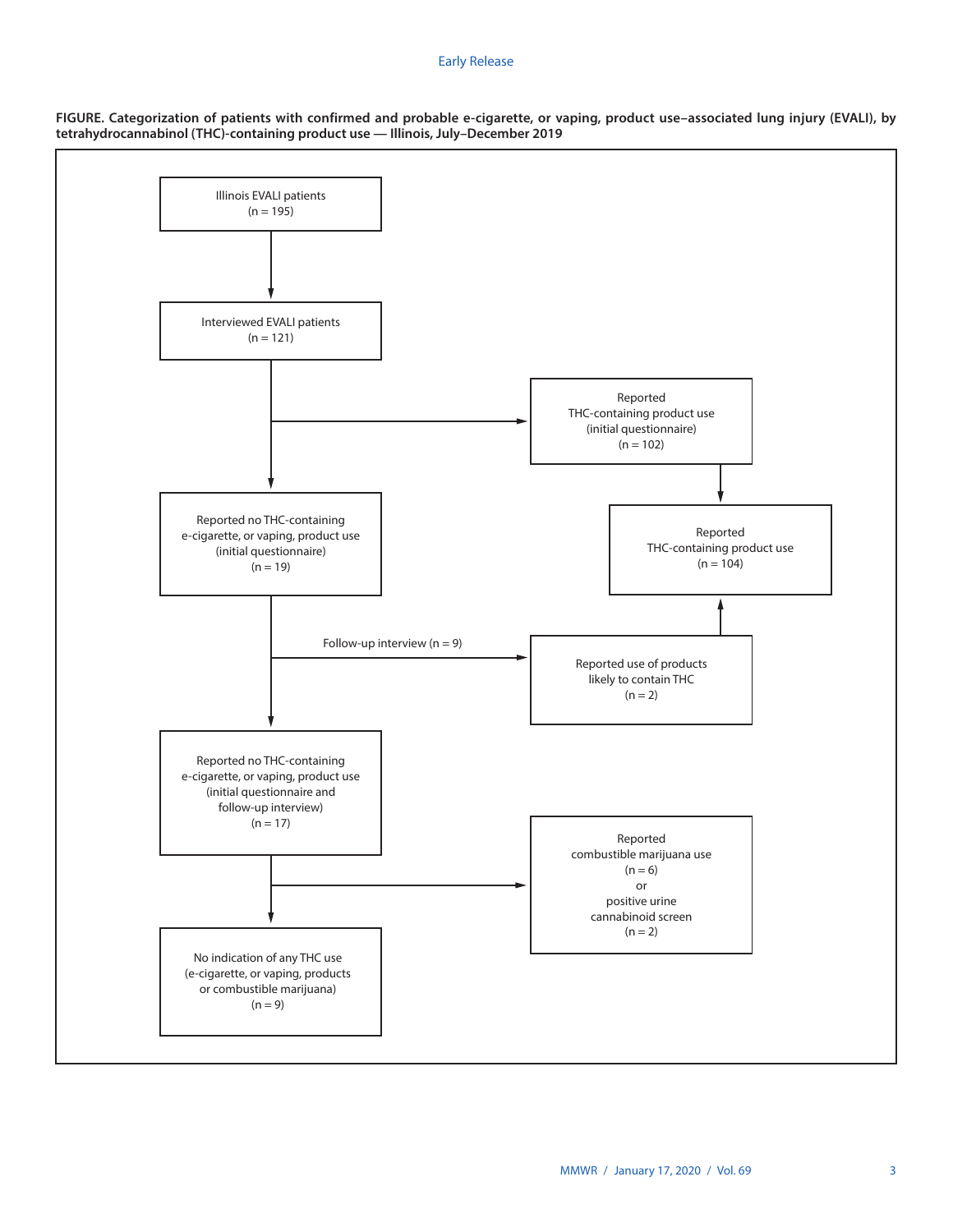|                                                                                                                                       | No. (%)                                                          |                                                           | No. (%)                   |                                                 |                          |  |
|---------------------------------------------------------------------------------------------------------------------------------------|------------------------------------------------------------------|-----------------------------------------------------------|---------------------------|-------------------------------------------------|--------------------------|--|
| Characteristic                                                                                                                        | Reported<br><b>THC-containing</b><br>product use*<br>(reference) | Reported<br>no THC-containing<br>product use <sup>†</sup> | p-value <sup>¶</sup>      | No indication<br>of any<br>THC use <sup>§</sup> | p-value <sup>¶</sup>     |  |
| Total (N = 121)**                                                                                                                     | 104 (86)                                                         | 17(14)                                                    |                           | 9(7)                                            |                          |  |
| Case status<br>Confirmed<br>Probable                                                                                                  | 46/104 (44)<br>58/104 (56)                                       | 2/17(12)<br>15/17 (88)                                    | 0.01                      | 0/9(0)<br>9/9(100)                              | 0.01                     |  |
| Gender<br>Female                                                                                                                      | 26/104 (25)                                                      | 7/17(41)                                                  | 0.2                       | 7/9(78)                                         | 0.003                    |  |
| Age group (yrs)<br>$13 - 24$<br>$25 - 44$<br>$45 - 74$                                                                                | 65/104 (63)<br>37/104 (36)<br>2/104(2)                           | 7/17(41)<br>7/17(41)<br>3/17(18)                          | 0.007                     | 2/9(22)<br>4/9(44)<br>3/9(33)                   | < 0.001                  |  |
| Race/Ethnicity<br>White, non-Hispanic<br>Black, non-Hispanic<br>Other, non-Hispanic<br><b>Hispanic</b>                                | 61/93(66)<br>6/93(6)<br>9/93(10)<br>17/93 (18)                   | 11/16(69)<br>3/16(19)<br>1/16(6)<br>1/16(6)               | 0.3                       | 4/9(44)<br>3/9(33)<br>1/9(11)<br>1/9(11)        | 0.06                     |  |
| Nicotine-containing e-cigarette, or vaping, products<br>Used nicotine product >5 times per day<br>Used more than one nicotine product | $35/48^{++}$ (73)<br>13/55(24)                                   | 8/15(53)<br>3/17(18)                                      | 0.2<br>0.7                | 4/8(50)<br>2/9(22)                              | 0.2<br>1.0               |  |
| Source of nicotine product (s) <sup>§§</sup><br>Vape or tobacco shop<br>Convenience store<br>Online<br>Informal source <sup>¶¶</sup>  | 22/47(47)<br>14/47 (30)<br>4/47(9)<br>11/47(23)                  | 10/14(71)<br>5/14(36)<br>1/14(7)<br>0/14(0)               | 0.1<br>0.7<br>1.0<br>0.06 | 7/9(78)<br>2/9(22)<br>1/9(11)<br>0/9(0)         | 0.1<br>1.0<br>1.0<br>0.2 |  |

**TABLE 1. Demographic characteristics and use of nicotine-containing e-cigarette, or vaping, products among patients with e-cigarette, or vaping, product use–associated lung injury (EVALI), by tetrahydrocannabinol (THC)-containing product use — Illinois, July–December 2019**

\* Patients who reported using THC-containing e-cigarette, or vaping, products on initial structured questionnaire or follow-up interview.

† Patients who reported not using THC-containing e-cigarette, or vaping, products on initial structured questionnaire and follow-up interview.

§ Subgroup of patients who reported not using THC-containing products who also had no indication of use of any other THC-containing substance (e.g., reported not smoking combustible marijuana, had negative toxicology testing, if performed).

¶ P-values for comparisons, using Pearson's chi-squared test or Fisher's exact test (for cells with <5 observations). Statistical tests compared EVALI patients who reported THC-containing product use with EVALI patients who reported no THC-containing product use and with EVALI patients with no indication of any THC use. \*\* Data were not available for all variables for all patients. Differing denominators reflect missing data.

†† Only patients who used nicotine-containing e-cigarette, or vaping, products and reported a frequency of use are included in the denominator.

 $^{§§}$  Six patients reported purchasing nicotine-containing e-cigarette, or vaping, products from more than one source: vape/tobacco shop and convenience store (three) and vape/tobacco shop and online (three).

¶¶ Informal sources of nicotine-containing products include friends, family members, or from in-person or online dealers.

of EVALI for persons using only nicotine-containing products might differ from the majority of EVALI patients and warrants further investigation.

A small number of EVALI patients in Illinois who initially reported not using THC-containing e-cigarette, or vaping, products were ultimately determined to have used these products through follow-up interview and laboratory testing. These findings demonstrate inconsistencies in patient reporting of THC-containing e-cigarette, or vaping, product use. Empathetic and private questioning might help facilitate accurate reporting, particularly among younger patients (*9*). In all suspected EVALI patients, providers should consider conducting, with informed consent, urine toxicology testing, including testing for THC *(10)*.

The findings in this report are subject to at least four limitations. First, findings should be interpreted with caution because of the small number of patients who reported not using any THC-containing products. This small sample size limits the statistical power or ability to account for potential confounding factors. Second, product use was self-reported and might be subject to reporting biases, particularly given that recreational use of THC-containing products was illegal in Illinois before January 1, 2020. Moreover, urine toxicology screens and laboratory testing of e-cigarette, or vaping, products were not performed routinely. Thus, the group of 17 patients who reported not using THC-containing products includes both persons with and without exposure to THC; nevertheless, this group was included in this report principally to aid future analyses. The primary comparison in the analysis reported here is between those who report using THC-containing products and those with no indication of any THC use. Nevertheless, of the nine patients analyzed in this report as having no indication of any THC use, only three were screened for cannabinoids. Third, because EVALI has diverse presentations and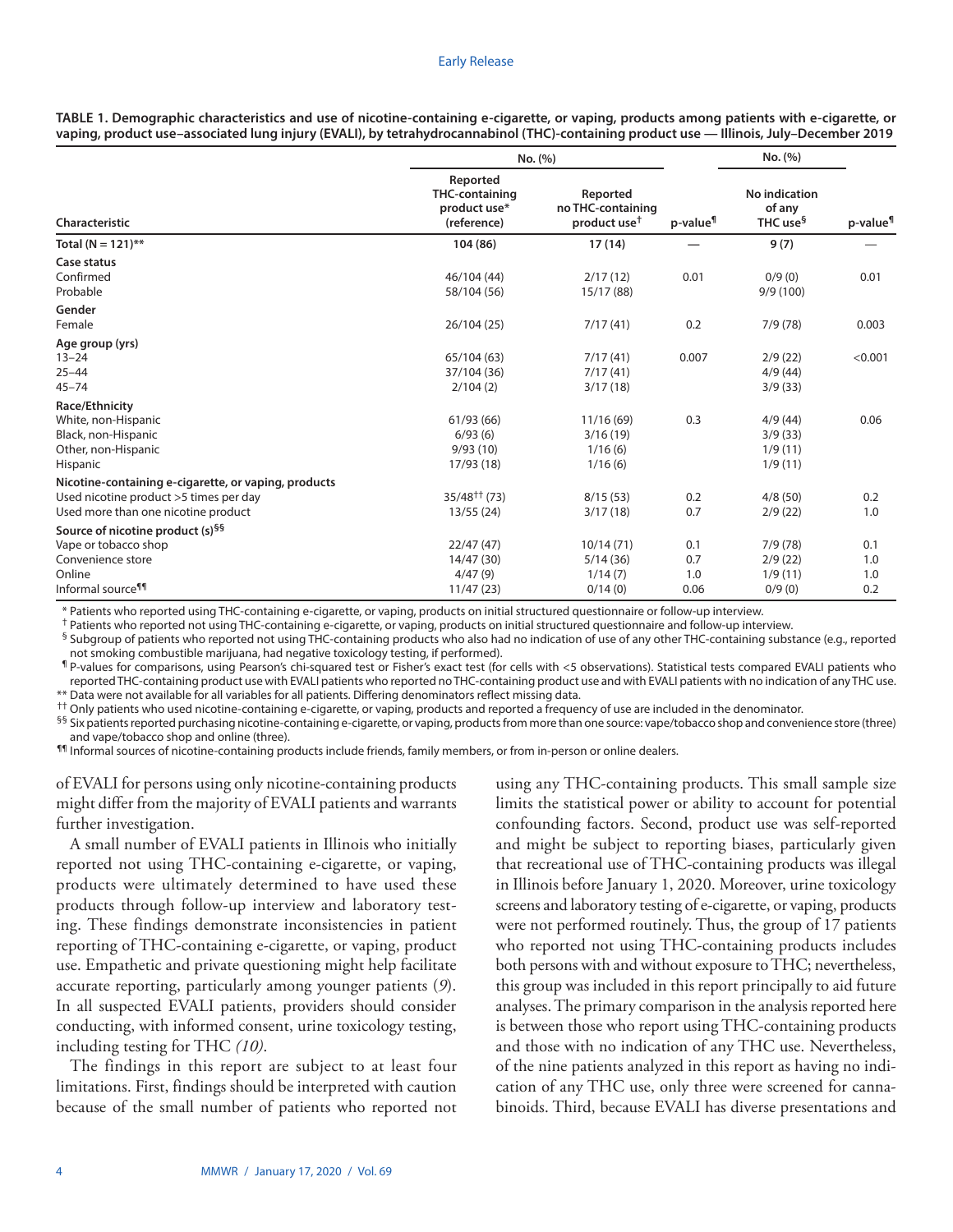|                                                                                  |  |  |  | TABLE 2. Clinical characteristics of patients with e-cigarette, or vaping, product use-associated lung injury (EVALI), by reported |  |  |
|----------------------------------------------------------------------------------|--|--|--|------------------------------------------------------------------------------------------------------------------------------------|--|--|
| tetrahydrocannabinol (THC)-containing product use — Illinois, July-December 2019 |  |  |  |                                                                                                                                    |  |  |

|                                                                                                                                                                                                                                                                            | No. (%)                                                                        |                                                                         |                                            | No. (%)                                                           |                                         |
|----------------------------------------------------------------------------------------------------------------------------------------------------------------------------------------------------------------------------------------------------------------------------|--------------------------------------------------------------------------------|-------------------------------------------------------------------------|--------------------------------------------|-------------------------------------------------------------------|-----------------------------------------|
| Characteristic                                                                                                                                                                                                                                                             | Reported<br><b>THC-containing</b><br>product use*<br>(reference)               | Reported no<br><b>THC-containing</b><br>product use <sup>t</sup>        | p-value <sup>¶</sup>                       | <b>No indication</b><br>of any<br>THC use <sup>§</sup>            | p-value <sup>¶</sup>                    |
| Total ( $N = 121$ )**                                                                                                                                                                                                                                                      | 104 (86)                                                                       | 17(14)                                                                  |                                            | 9(7)                                                              |                                         |
| Past medical history<br>Existing respiratory condition <sup>††</sup><br>Existing cardiovascular condition <sup>§§</sup>                                                                                                                                                    | 12/61(20)<br>2/61(3)                                                           | 3/14(21)<br>1/14(7)                                                     | 1.0<br>0.5                                 | 2/7(29)<br>1/7(14)                                                | 0.6<br>0.3                              |
| Symptoms reported at presentation                                                                                                                                                                                                                                          |                                                                                |                                                                         |                                            |                                                                   |                                         |
| Any respiratory symptom <sup>11</sup><br>Any gastrointestinal symptom***<br>Any constitutional symptom <sup>†††</sup>                                                                                                                                                      | 99/100 (99)<br>88/100 (88)<br>96/100 (96)                                      | 16/17 (94)<br>14/17 (82)<br>13/17 (76)                                  | 0.3<br>0.5<br>0.02                         | 8/9(89)<br>7/9(78)<br>5/9(56)                                     | 0.2<br>0.3<br>0.001                     |
| Vital signs at presentation                                                                                                                                                                                                                                                |                                                                                |                                                                         |                                            |                                                                   |                                         |
| Hypoxemia (O <sub>2</sub> saturation $\leq$ 95% on room air)<br>Tachypnea (RR > 20 breaths per minute)<br>Tachycardia (HR > 100 beats per minute)<br>Fever (temperature ≥100.4°F [38°C])                                                                                   | 66/104 (63)<br>25/66 (38)<br>40/68 (59)<br>21/65(32)                           | 10/17 (59)<br>7/15(47)<br>7/15(47)<br>3/14(21)                          | 0.7<br>0.5<br>0.7<br>0.5                   | 5/9(56)<br>3/8(38)<br>4/8(50)<br>2/8(25)                          | 0.7<br>1.0<br>0.7<br>1.0                |
| Initial laboratory results                                                                                                                                                                                                                                                 |                                                                                |                                                                         |                                            |                                                                   |                                         |
| Leukocytosis (WBC count $>11,000$ per mm <sup>3</sup> )<br>with >80% neutrophils<br>Sodium <135 mmol/liter<br>Potassium <3.5 mmol/liter<br>AST or ALT > 35 U/liter                                                                                                         | 63/69 (91)<br>53/63 (84)<br>17/69(25)<br>18/68 (26)<br>27/61(44)               | 9/16(56)<br>5/9(56)<br>3/16(19)<br>2/15(13)<br>9/13(69)                 | 0.001<br>0.07<br>0.8<br>0.5<br>0.1         | 3/8(38)<br>1/3(33)<br>0/8(0)<br>2/7(29)<br>5/6(83)                | 0.001<br>0.08<br>0.2<br>1.0<br>0.1      |
| <b>Clinical course</b>                                                                                                                                                                                                                                                     |                                                                                |                                                                         |                                            |                                                                   |                                         |
| Duration of symptoms before hospitalization (median days, range)<br>Outpatient or ED visit before hospitalization<br>Received glucocorticoids<br>Clinical improvement documented after glucocorticoids<br>Admitted to intensive care unit<br>Severe outcome <sup>§§§</sup> | $7(1-148)$<br>51/64(80)<br>53/55 (96)<br>16/53(30)<br>40/81 (49)<br>19/90 (21) | $4(0 - 205)$<br>3/10(30)<br>8/10(80)<br>1/8(13)<br>9/17(53)<br>7/17(41) | 0.04<br>0.003<br>0.1<br>0.4<br>0.8<br>0.07 | $3(0-205)$<br>1/4(25)<br>5/5(100)<br>0/5(0)<br>5/9(56)<br>4/9(44) | 0.1<br>0.04<br>1.0<br>0.3<br>1.0<br>0.2 |

Abbreviations: ALT = alanine aminotransferase; AST = aspartate aminotransferase; ED = emergency department; HR = heart rate; O<sub>2</sub> = oxygen; RR = respiratory rate; WBC = white blood cell.

\* Patients who reported using THC-containing e-cigarette, or vaping, products on initial structured questionnaire or follow-up interview.

† Patients who reported not using THC-containing e-cigarette, or vaping, products on initial structured questionnaire or follow-up interview.

§ Subgroup of those patients who reported not using THC-containing products who also had no indication of use of any other THC-containing substance (e.g., reported not smoking combustible marijuana, had negative toxicology testing, if performed).

¶ P-values for comparisons, using Pearson's chi-squared test or Fisher's exact test (for cells with <5 observations). Wilcoxon rank sum test used to compare medians. Statistical tests compared EVALI patients who reported THC-containing product use with EVALI patients who reported no THC-containing product use and with EVALI patients with no indication of any THC use.

\*\* Data were not available for all patients. Differing denominators reflect missing data.

†† Existing respiratory conditions include asthma, chronic obstructive pulmonary disease, bronchitis, previous lung cancer and obstructive sleep apnea.

§§ Existing cardiovascular conditions include ischemic heart disease, congestive heart failure and congenital heart disease.

¶¶ Respiratory symptoms include shortness of breath, any cough, pleuritic chest pain.

\*\*\* Gastrointestinal symptoms include nausea, vomiting, diarrhea, abdominal pain.

††† Constitutional symptoms include subjective fever, chills, weight loss, fatigue/malaise.

§§§ Severe outcomes include death or respiratory failure requiring endotracheal intubation and mechanical ventilation.

an intentionally sensitive surveillance case definition, some non-cases might have been misclassified as cases. Finally, not all EVALI patients were reached for initial or follow-up interview, which could limit generalizability of these findings.

CDC recommends that persons should not use THCcontaining e-cigarette, or vaping, products, particularly those obtained from informal sources such as friends, family members, or from in-person or online dealers. Vitamin E acetate is strongly linked to the EVALI outbreak. However, evidence is not sufficient to rule out the contribution of other chemicals of concern, including chemicals in either THC- or non-THC-containing products, in some reported EVALI cases. Vitamin E acetate should not be added to e-cigarette, or vaping, products. In addition, persons should not add any other substances not intended by the manufacturer to e-cigarette, or vaping, products, including products purchased through retail establishments.† Adults using nicotine-containing e-cigarette or vaping products as an alternative to cigarettes should not go back to smoking; they should weigh all available information and consider using Food and Drug Administration–approved cessation medications.§ They should contact their health care

† https://www.cdc.gov/tobacco/basic\_information/e-cigarettes/severe-lung-

 $\delta$ [https://www.cdc.gov/tobacco/campaign/tips/quit-smoking/index.html?s\\_cid](https://www.cdc.gov/tobacco/campaign/tips/quit-smoking/index.html?s_cid).